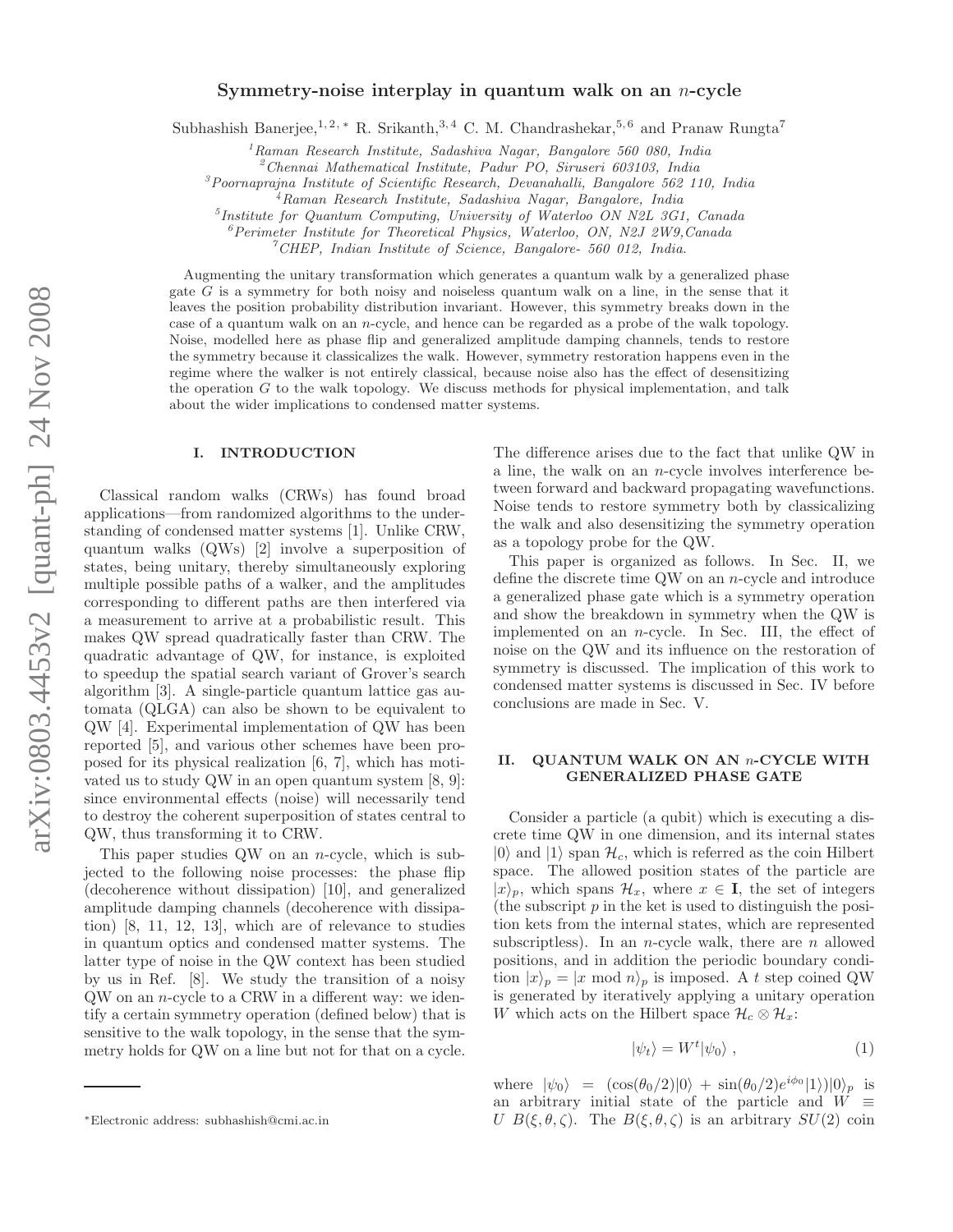$$
B(\xi, \theta, \zeta) = \begin{pmatrix} e^{i\xi} \cos(\theta) & e^{i\zeta} \sin(\theta) \\ e^{-i\zeta} \sin(\theta) & -e^{-i\xi} \cos(\theta) \end{pmatrix}.
$$
 (2)

The matrix  $B(\xi, \theta, \zeta)$ , whose elements are written as  $B_{jk}$ , controls the evolution of the walk, with the Hadamard walk corresponding to  $B(0^{\circ}, 45^{\circ}, 0^{\circ})$ . The U is a unitary controlled-shift operation:

$$
U \equiv |0\rangle\langle 0| \otimes \sum_{x} |x-1\rangle_p \langle x|_p + |1\rangle\langle 1| \otimes \sum_{x} |x+1\rangle_p \langle x|_p. \tag{3}
$$

The probability to find the particle at site  $x$  after  $t$  steps is given by

$$
p(x,t) = \langle x|p \text{tr}_c(|\psi_t\rangle \langle \psi_t|)|x\rangle_p. \tag{4}
$$

Now, given an element from the 2-parameter group

$$
G(\alpha, \beta) = \begin{pmatrix} e^{i\alpha} & 0 \\ 0 & e^{i\beta} \end{pmatrix}, \tag{5}
$$

which represents a generalized phase gate acting on the  $\mathcal{H}_c$ , we find that the operation  $W \longrightarrow GW$  leaves the probability distribution  $p(x, t)$  of the particle on the line invariant; hence the walk is symmetric under the operation

$$
G(\alpha, \beta) : |j\rangle \mapsto e^{i(j\alpha + j\beta)}|j\rangle \tag{6}
$$

for  $|j\rangle$  in the computational basis (eigenstates of the Pauli operator  $\sigma_z$ ) and  $j = 0, 1$ . The physical significance of G is that it helps identify a family of QWs that are equivalent from the viewpoint of physical implementation, which can sometimes allow a significant practical simplification [8]. For example, suppose the application of the conditional shift is accompanied by a phase gate. The walk symmetry implies that this gate need not be corrected for, thereby resulting in a saving of experimental resources. The inclusion of a phase gate on the coin operator is equivalent to a phase gate at each lattice site in the sense of QLGA, with the physical meaning of a constant potential. The evolution rules for single-particle QLGA can be classified into gauge equivalent classes, there being a difference between the class of rules for periodic (n-cycle) and non-periodic 1-dimensional lattice and this feature can be exploited to distinguish between these two spatial topologies [14].

It turns out that in the case of  $QW$  on an *n*-cycle, this symmetry breaks down. To see this, we note that the tfold application of the operation  $GUB$  on a particle with initial state  $|\psi_0\rangle$  on the line and on an n–cycle produces, respectively, the states

$$
(GUB)^{t}|\psi_{0}\rangle = \sum_{j_{1},j_{2},\cdots,j_{t}} e^{i(\overline{J}_{t}\alpha + J_{t}\beta)}B_{j_{t},j_{t-1}}\cdots B_{j_{2},j_{1}}(B_{j_{1}0}a + B_{j_{1}1}b)|j_{t}\rangle|2J_{t} - t\rangle_{p},\tag{7a}
$$

$$
(GUB)^{t}|\psi_{0}\rangle = \sum_{j_{1},j_{2},\cdots,j_{t}} e^{i(\overline{J}_{t}\alpha + J_{t}\beta)}B_{j_{t},j_{t-1}}\cdots B_{j_{2},j_{1}}(B_{j_{1}0}a + B_{j_{1}1}b)|j_{t}\rangle|2J_{t} - t \mod n\rangle_{p},\tag{7b}
$$

 $\overline{\Gamma}$ 

where  $J_t = j_1 + j_2 + \cdots + j_t$  and  $\overline{J}_t$  is a bitwise complement of  $J_t$ . All terms in superposition (7a) contributing to the probability to detect the walker at a given position  $x = 2J_t - t$  have the same phase factor,  $e^{i(\overline{J}_t \alpha + J_t \beta)}$ , which is fixed by  $J_t = (x + t)/2$  (where, it may be noted, x and t are both even or both odd). Thus, this factor does not affect the probability to detect the walker at x, whence the symmetry. In the case of QW on an  $n$ cycle the breakdown of the symmetry [8], see Fig. 1, can be attributed to the topology of the cycle, which introduces a periodicity in the walker position (determined by a congruence relation with modulus given by the number of sites), but not in the phase of the superposition terms. As a result, fixing x fixes  $J_t \mod n = (x + t)/2$ mod  $n$ , but not  $J_t$  itself, so that the phase terms in the superposition Eq. (7b) do not factor out globally. Thus if  $\alpha$  or  $\beta$  is non-vanishing and  $\alpha \neq \beta$ , then in general the symmetry  $G$  is absent in the cyclic case.

We quantify the breakdown in symmetry by means of the Kolmogorov distance (or, trace distance [12]), given by

$$
d(t) = (1/2) \sum_{x} |p(x, t) - q(x, t)|,
$$
 (8)

between the walker position distributions obtained without and with the symmetry operation, given by  $p(x, t)$ and  $q(x, t)$ , respectively. The breakdown in symmetry for a noiseless cyclic QW is depicted by the bold curve in Fig. 2 as a function of the number of turns  $\tau$  (where  $t = \tau s$ , with  $n = 2s + 1$ ).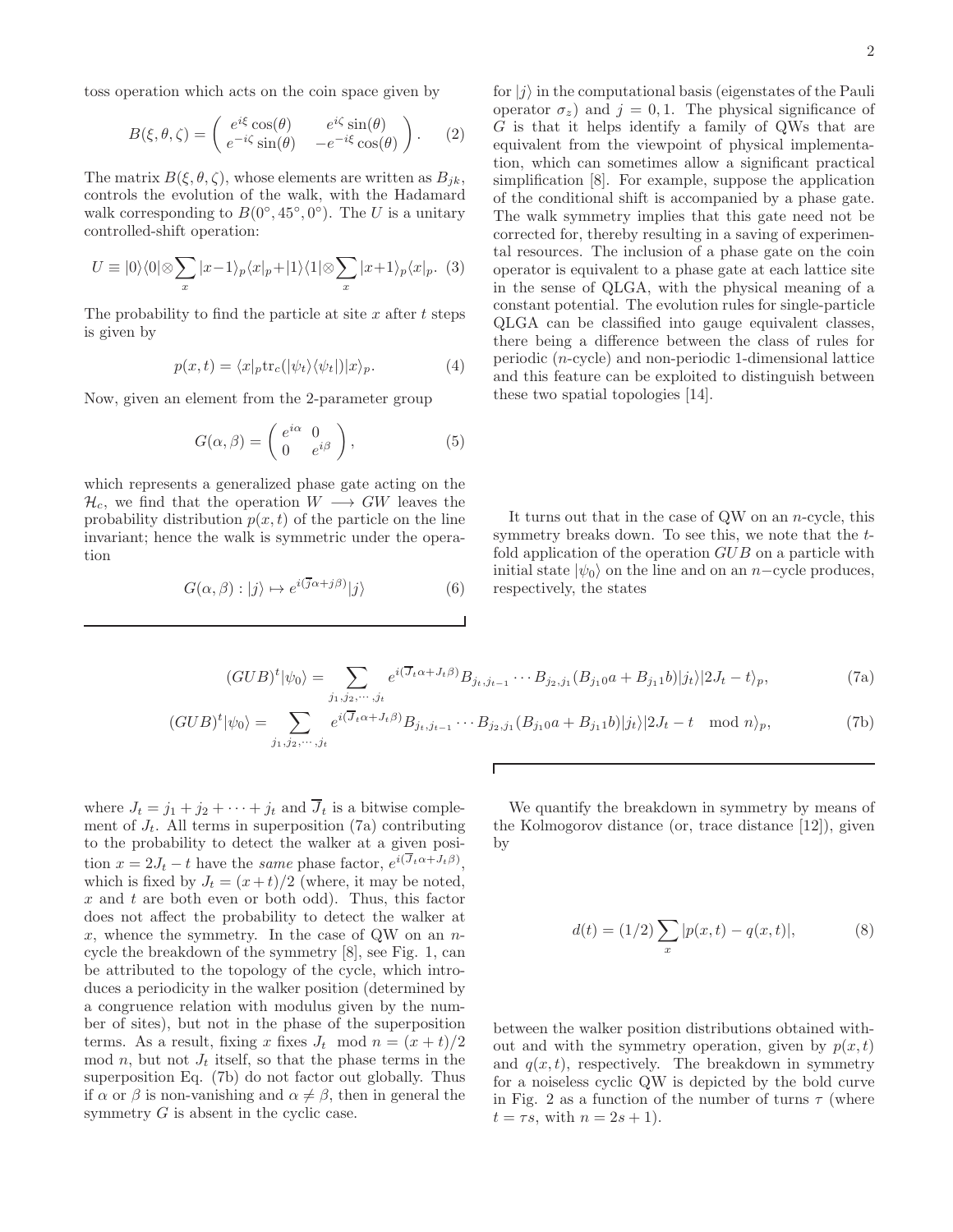

FIG. 1: (Color online) Position probability distribution for a Hadamard walk,  $B(0^{\circ}, 45^{\circ}, 0^{\circ})$  on (a) a line, and (b) an ncycle, with  $(n = 51)$  and initial state  $(1/\sqrt{2})(|0\rangle + |1\rangle)$ , for the unitary case ( $\gamma_0 = 0$ ). Each figure presents the distribution with and without being subjected to the phase operation  $G(30^\circ, 50^\circ)$ . In (a), there is perfect symmetry, since both distributions coincide. In (b) the two plots do not overlap, indicating the breakdown of the symmetry.

## III. EFFECT OF NOISE AND SYMMETRY RESTORATION

We now describe the *n*-cycle quantum walk on the particle, a two level system, when subjected to noise. The situation is modeled as an interaction with a thermal bath, characterized by phase damping [8, 12] or a generalized amplitude damping channel, the latter process being represented by the following Kraus operators [13]:

$$
E_0 \equiv \sqrt{\kappa} \begin{bmatrix} \sqrt{1 - \lambda(\Delta)} & 0 \\ 0 & 1 \end{bmatrix}; \qquad E_1 \equiv \sqrt{\kappa} \begin{bmatrix} 0 & 0 \\ \sqrt{\lambda(\Delta)} & 0 \end{bmatrix};
$$
  

$$
E_2 \equiv \sqrt{1 - \kappa} \begin{bmatrix} 1 & 0 \\ 0 & \sqrt{1 - \lambda(\Delta)} \end{bmatrix}; \ E_3 \equiv \sqrt{\frac{1 - \kappa}{\kappa}} E_1^{\dagger},
$$



FIG. 2: (Color online) Kolmogorov distance  $d(\tau)$  against the number of turns  $(\tau)$  of the cyclic QW in the noiseless and noisy case with  $n = 51$ . For the unitary case  $(\lambda = 0; \text{ bold line})$  the walk becomes increasingly asymmetric as the number of turns is increased, until about 7–10 turns, after which it fluctuates around  $d \approx 0.15$ . The plots represent generalized amplitude damping noise at different noise levels at temperature  $T = 3.5$ (in units where  $\hbar \equiv k_B \equiv 1$ ),  $\Delta = 0.1$  and  $\theta = 30^\circ$ . The walker is evolved with the initial state parameters (in degrees)  $\theta_0 = 30^\circ, \phi_0 = 40^\circ$ , with  $B(20^\circ, 10^\circ, 30^\circ)$  and  $G(40^\circ, 50^\circ)$ .

where  $0 \leq \kappa \leq 1$ ,  $\lambda(\Delta) = 1 - e^{-\gamma_0(2N_{\text{th}}+1)\Delta}$ , and  $\kappa \equiv \frac{N_{\text{th}}+1}{2N_{\text{th}}+1}$ , with  $N_{\text{th}} \equiv (\exp(\hbar\omega/k_BT) - 1)^{-1}$ , T is temperature,  $\gamma_0$  is a measure of the strength of coupling to the environment, and  $\Delta$  is the duration for which the environment is modeled to interact with the coin. The density operator  $\rho_c$  of the coin evolves according to  $\rho_c \to \sum_j E_j \rho_c E_j^{\dagger}$ . The full evolution of the walker, described by density operator  $\rho(t)$ , is given by  $\sum_j E_j (W \rho(t-1) W^\dagger) E_j^\dagger$ , where the  $E_j$ 's are understood to act only in the coin space.

The curves in Fig. 2 plot  $d(\tau)$  as a function of turns in the case of unitary and noisy QW (parametrized by  $\gamma_0$ ), and demonstrate the gradual restoration of symmetry with time on account of the noise. Although the figure employs generalized amplitude damping noise, qualitatively the same behavior can be seen for a phase damping noise. Here, a general feature is that  $d(\tau)$  is non-zero when  $\tau$  < 2, being then equivalent to (noisy) QW on a line. Thereafter,  $d(\tau)$  at first increases with increasing turns, being dominated by unitary evolution, and eventually falls down, being dominated by noise. It is observed that for sufficiently low noise levels, the time at which this turnover in slope happens remains constant, for given  $\theta$ . This is depicted in Fig. 2 for the case of a generalized amplitude damping channel corresponding to a fixed temperature and varying  $\gamma_0$ . However, we note that for strong enough noise, the turnover happens earlier.

Typical noisy probability distributions are depicted in Fig.  $3(a)$ , (b) at an instant where the symmetry has been almost fully restored even when the walk is well within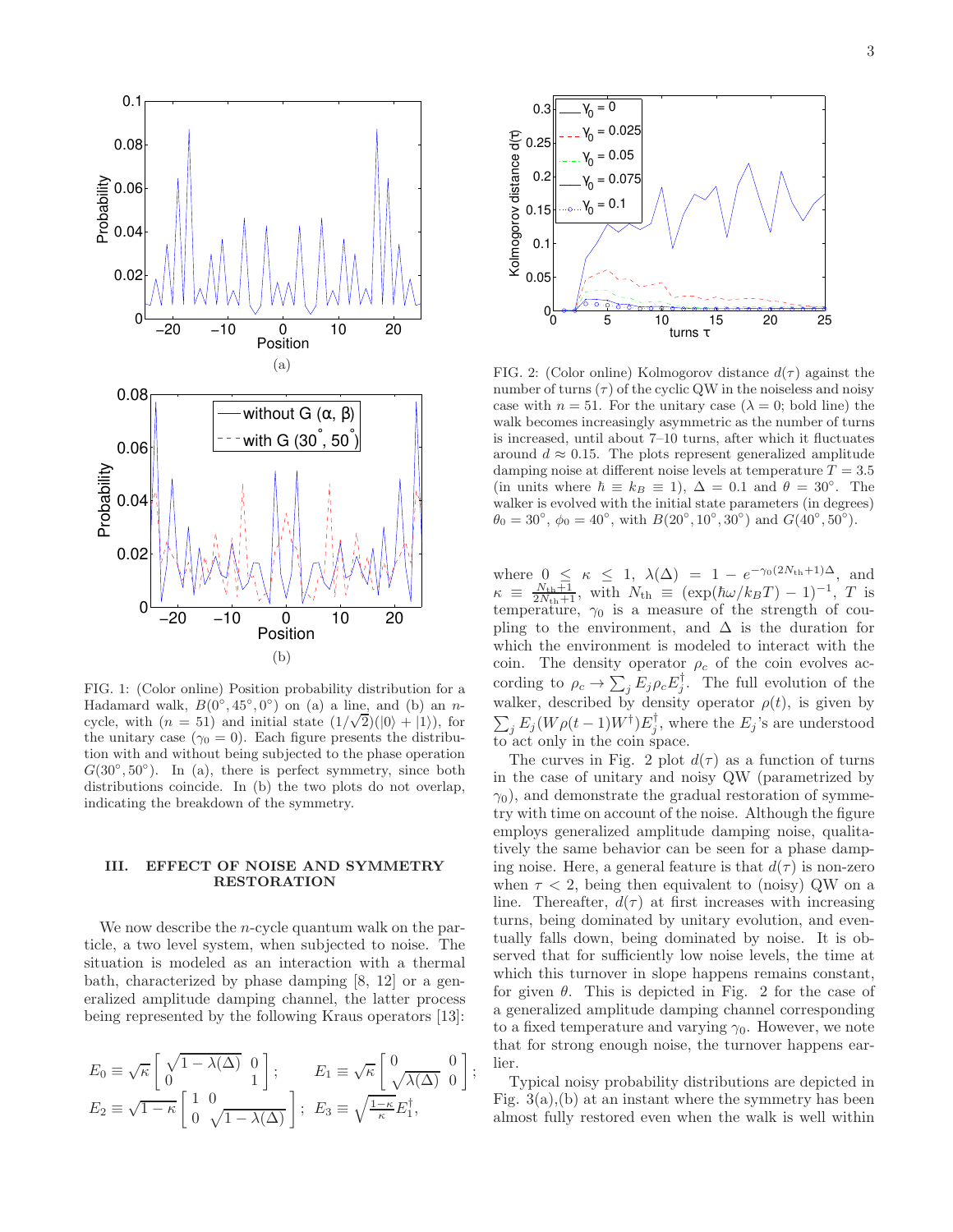

FIG. 3: (Color online) Position probability distribution for a Hadamard walk  $B(0, 45^{\circ}, 0)$  on an *n*-cycle  $(n = 51)$  with initial state  $(1/\sqrt{2})(|0\rangle + |1\rangle)$  when subjected to generalized amplitude damping noise with  $\Delta = 0.1$  and finite  $T = 6.0$ for  $\tau = 11$ . (a) and (b)  $\gamma_0 = 0.025$ , (b) is the distribution for the QW augmented by operation  $G(30^{\circ}, 50^{\circ})$ ; note the walk remains quantum yet with symmetry almost completely restored; (c) classicalized pattern (indicated by the regular envelope) obtained with larger noise level corresponding to  $\gamma_0 = 0.1$ .

the quantum regime. Fig. 3(c) represents a classicalized distribution, indicated by the regular envelope (that will eventually turn into a uniform distribution).

We define coherence  $C$  as the sum of the off-diagonal terms of states in  $\mathcal{H}_c \otimes \mathcal{H}_p$ , where  $\mathcal{H}_c$  and  $\mathcal{H}_p$  are the internal and position Hilbert space of the quantum walker, respectively. If the state of the quantum walker is  $\rho = \sum_{ab;jk} \alpha_{ab;jk} |a\rangle |j\rangle_p \langle b| \langle k|_p$ , where  $|a\rangle, |b\rangle \in \mathcal{H}_c$  and  $|j\rangle_p, |k\rangle_p \in \mathcal{H}_p$ , then

$$
\mathbf{C} \equiv \left(\sum_{a \neq b, j=k} + \sum_{a, b, j \neq k} + \sum_{a \neq b, j \neq k} \right) |\alpha_{ab;jk}|, \qquad (9)
$$

the sum of the absolute values of all off-diagonal terms of  $\rho$  in the computational-position basis. The coherence function is defined as the quantity  $C(m)$ , where  $m \in \{1, 2, \dots, M\}$ , obtained by partitioning **C** into M intervals of size  $s/M$ , such that for the mth interval  $(m-1)(s/M) \leq |j-k| < m(s/M)$ . Physically,  $C(m)$ is a measure of coherence between two points on a (in general, noisy) quantum walker, as a function of their mutual separation. Let  $C_0(m)$  represent the coherence function of the corresponding noiseless walk. At any turn  $\tau$ , we define the normalized coherence function by  $c(m) \equiv C(m)/C_0(m)$ , and, analogously, normalized Kolmogorov distance by  $D(\tau) \equiv d(\tau)/d_0(\tau)$ .

Since noise tends to destroy superpositions, and the breakdown in symmetry is essentially a phenomenon of superposition of the forward and backward waves, noise tends to restore symmetry, as seen from Fig. 3. This is

brought out by Fig. 4 for two possible values of G. In the figure, in spite of its considerable spikiness, the bold curve, representing  $c(m = M)$ , shows an overall fall. A similar trend as depicted in this figure, has been numerically checked for various other values of G. This raises the question whether symmetry restoration of the cyclic QW can be considered as a good indicator of classicalization. Here we note that from Fig.  $3(a)$ , (b) the probability distribution pattern is seen to be clearly quantum, even though symmetry has been almost fully restored. This is suggestive of the notion that that symmetry tends to be restored even in the regime where the walk still possesses some quantum features.

The reason  $D(t)$  is not a faithful indicator of classicalization of the walk has to do with the effect of noise on the sensitivity of the symmetry operation  $G(\alpha, \beta)$  to the topology of the path. Since this operation senses the closure of the path through the superposition of the forward and backward waves, the suppression of superposition through noise will also have the effect of desensitizing the operation to the closure of the path, thereby moving the noisy cyclic QW towards a noisy QW on a line from the perspective of this operation, before further classicalization transforms it into a cyclic CRW. And as shown in Ref. [8], all the above symmetries are respected by a (noisy) quantum walk on a line, both in the case of phase damping noise, which in NMR nomenclature [15] is called a  $T_2$  process, and generalized amplitude damping, which is a  $T_1$ ,  $T_2$  process [15]. This brings out the point that decoherence  $(T_2 \text{ process})$  is the principal mechanism responsible for the restoration of symmetries. It also highlights the interplay between topology and noise in a quantum walk on an  $n$ −cycle. A similar interplay may be expected also in the case of QW with other nontrivial topologies.

The experimental study of the decoherence and decay of quantum states of a trapped atomic ion's harmonic motion subjected to engineered reservoirs, both of the phase damping and amplitude damping kind, have been reported in [11]. The phase reservoir is simulated by random variation of the trap frequency  $\omega$  without changing its energy (non-dissipative), while the amplitude reservoir is simulated by random electric field along the axis of the trap (dissipative). Coupling the reservoirs reported in Ref. [11] to the scheme presenting the combination of pulses required to implement a QW on a line and on a cycle in an ion trap [6] provides a convenient set up to demonstrate the symmetry-noise interplay.

The interplay between geometry and decoherence has been noted before in the case of delocalized bath modes [16], as against localized bath modes [16, 17]. This is of relevance as the noise processes considered here [8, 13] are described by the interaction of the system with delocalized bath modes.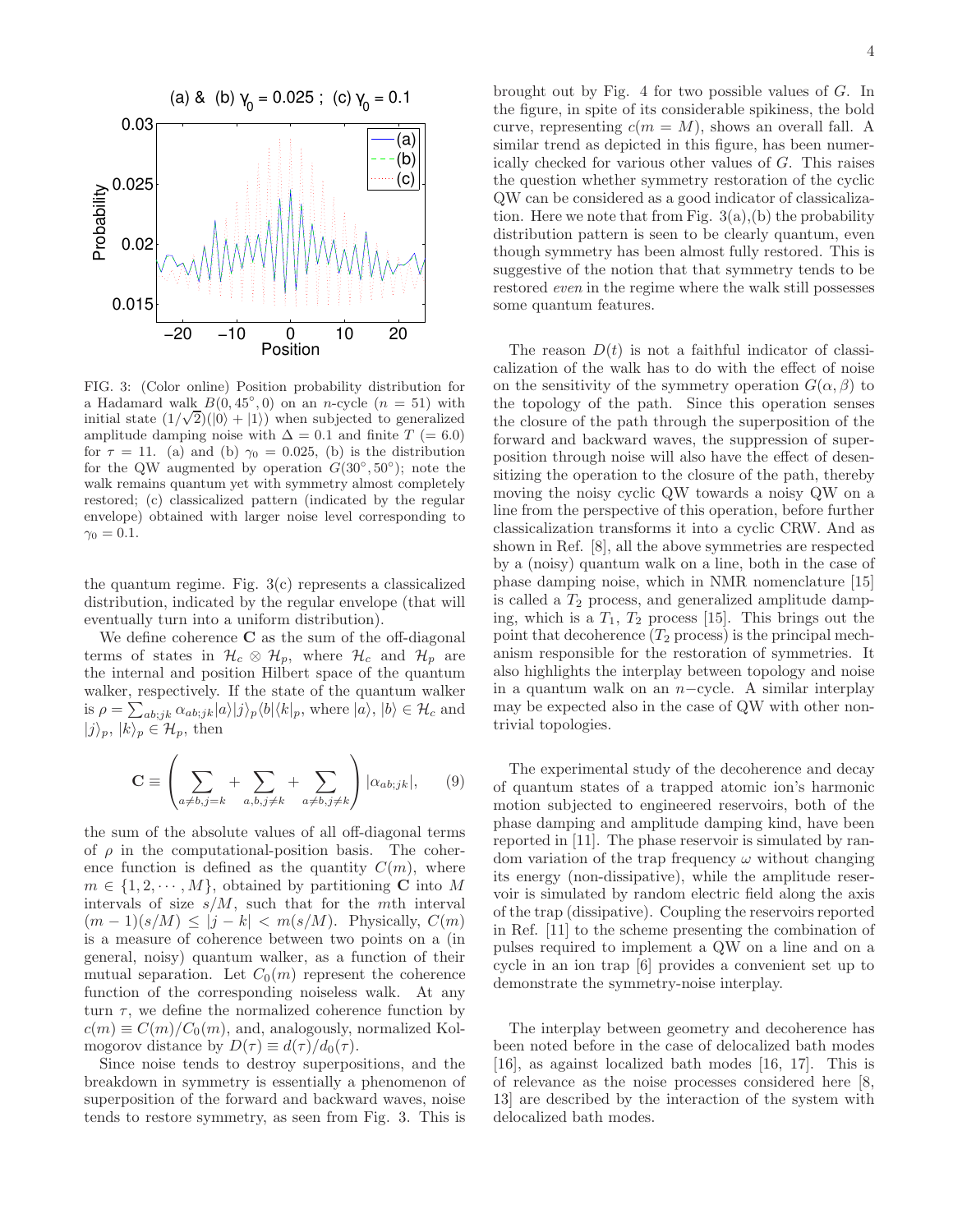

FIG. 4: (Color online) (Color online) Normalized coherence function  $c(M)$  (bold) and the normalized Kolmogorov distance  $D(\tau)$  (dashed) for a cyclic QW as a function of turns τ. An overall reduction of both  $c(M)$  and  $D(τ)$  with time is seen for the generalized amplitude damping noise characterized by temperature  $T = 3.5$  and  $\Delta = 0.1$ . The Hadamard walk is evolved with the initial state parameters (in degrees)  $\theta_0 = 45^\circ$ ,  $\phi_0 = 0^\circ$ , and  $G(\alpha, \beta)$ . The line-with-circle plot represents  $D(\tau)$  with  $G(30^{\circ}, 50^{\circ})$  and dashed line represents for  $G(30^{\circ}, 70^{\circ})$ . The  $c(M)$  (solid line) remains roughly the same for both pairs of  $\alpha$  and  $\beta$ . For a clear depiction of the notion of symmetry restoration in the walk even in the quantum regime, cf. Figure 3.

### IV. IMPLICATIONS TO CONDENSED MATTER SYSTEMS

Breaking of the symmetry due to the change in walk topology causes long-range correlations to develop, in analogy to the hydrodynamics of ordered systems such as spin waves in: ferromagnets, antiferromagnets (where it is the spin wave of staggered magnetization), second sound in He<sup>3</sup>, nematic liquid crystals [18]. Here the correlations may be identified with symmetry-broken terms (whose measurement probability depends on  $\alpha$  or  $\beta$  in the walk augmented by  $G(\alpha, \beta)$  in the superposition of the quantum walker. One finds that correlations are set up rapidly over large distances with increase in the winding of the walker, until symmetry is broken throughout the cycle. However, as noted above, the randomization produced by noise causes the reappearance of symmetries. The symmetry breaking and the symmetry restoring agents are thus different, the former given by the topological transition from a line to an  $n$ -cycle, the latter being the noise-induced randomization.

Coherence is also widely used to understand quantum phase transitions, the transition from superfluid to Mott insulator state in an optical lattice being one specific example [19]. In Ref. [20] the quantum phase transition using QW in a one dimensional optical lattice has been discussed. Using various lattice techniques, desired geometries to trap and manipulate atoms can be created. In most physical situations one deals with closed geometries. The characteristics of the n−cycle walk, in particular the re-appearance of the symmetry (implying a family of implementationally equivalent noisy cyclic QWs) while still in the quantum regime, presented here could be of direct relevance to such situations.

The ubiquity of the ideas developed in this paper can be seen from the fact that the quantum dynamics of a particle on a ring (cycle) subject to decoherence along with dissipation finds its place in the physics of quantum dots. The effective action of a quantum dot accounting for the joint effect of charging and coupling to an environment [21] mirrors the behavior of the quantum dynamics of a particle on a ring (cycle) subject to a dissipative damping mechanism describing the dissipation of the energy stored in dynamic voltage fluctuations into the microscopic degrees of freedom of the quasi-particle continuum. In the absence of dissipation, the action describes the ballistic motion of a quantum particle on a ring. The ring topology reflects the  $2\pi$ -periodicity of the quantum phase, which is in turn related to the quantization of charge, thereby highlighting the point that the main source of charge quantization phenomena, in the approach developed in [21], is the periodicity, of the relevant variable, due to the ring topology. With the increase in the effect of dissipation, the particle begins to forget its ring topology (full traversal of the ring become increasingly unlikely), leading to a suppression of charge quantization phenomena. This behavior is similar to that seen here for the case of quantum walk on a cycle, where with an increase in the effect of the environment, i.e., with increasing noise, the walker in unable to perceive the cyclic structure of the walk space. That the topology-noise interplay studied here has an impact on a concrete condensed matter system, viz. the crossover from strong to weak charge quantization in a dissipative quantum dot, highlights the generality and scope of these ideas.

#### V. CONCLUSION

We conclude that the symmetry-topology-noise interplay presented here would be of relevance to quantum information processing systems, and have wider implications to the implementation of quantum walks to condensed matter systems.

#### Acknowledgements

We thank David Meyer for helpful comments. PR would like to thank Manoj Toshniwal for financial support. CMC is thankful to Mike and Ophelia Lazaridis for financial support at IQC.